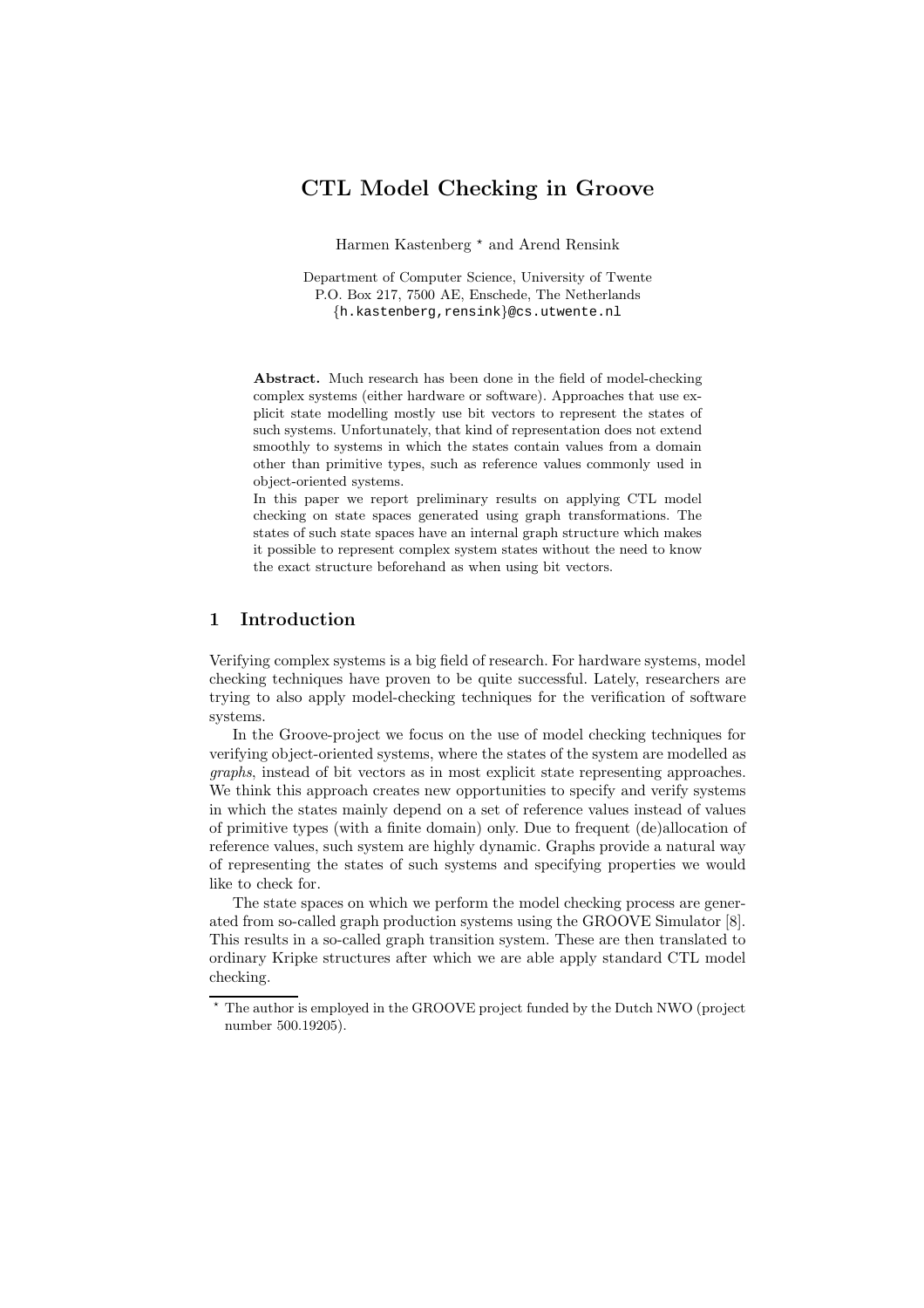#### 2 State Space Generation

In our approach we model systems by representing their states as graphs and their behaviour as graph transformations [12]. In this work, a *graph*  $G$  consists of a finite set N of nodes and a finite set  $E \subseteq N \times L \times N$  of edges (where L is a global set of labels). We use  $G$  to denote the set of all graphs, ranged over by  $G, H$ . Fig. 2.1 shows an example graph representing a specific state of a circular buffer containing three cells.<sup>1</sup>



Figure 2.1: A circular buffer having 2 filled cells out of 3.

The state space representing the entire behaviour of the system can be generated from a *graph production system* (GPS), which consists of a graph I representing the initial state of the system and a set of *graph transformation rules*  $\mathcal{R}$ . A graph transformation rule specifies how the system evolves when going from one state to another. A graph transformation rule  $p \in \mathcal{R}$  is identified by its name ( $N_p \in \mathcal{N}$ , where  $\mathcal N$  is a global set of rule names) and consists of a left-hand-side graph  $(L_p)$ , a right-hand side graph  $(R_p)$ , and a set of so-called negative application conditions  $(NAC_p,$  which are supergraphs of  $L_p$ ) [4]. The application of a graph transformation rule  $p$  transforms a graph  $G$ , the source *graph*, into a graph H, the target graph, by looking for an occurrence of  $L_p$  in G (specified by a graph matching m that cannot be extended to an occurrence of any graph in  $NAC_p$ ) and then replacing that occurrence with  $R_p$ , resulting in H. Such a rule application is denoted as  $G \nightharpoonup^{p,m} H$ . A precise technical specification of the graph transformation process can be found in [12, 4].

Fig. 2.2 shows three screen-shots from our tool (see below) displaying three graph transformation rules: put for inserting a newly created object into the buffer, get for getting an object out of the buffer (and deleting it), and extend for enlarging the capacity of the buffer. The different shapes (and colours) of the nodes and edges refer to the different roles of the elements within the rule. The thin solid elements (black in a coloured print-out) are part of both L and R. They need to be present in the source graph in order for the rule to apply and will be preserved during transformation. The thin dashed elements (blue) are also part of  $L$  but not of  $R$ , and will be removed. The solid fat gray elements (green) are part of R but not of L and will be created. The dashed fat gray elements (red) represent the NACs, whose presence in the source graph prevent the rule from being applied.

 $1$  In order to improve the readability of the graphs, we show the labels of self-edges as labels of the corresponding nodes.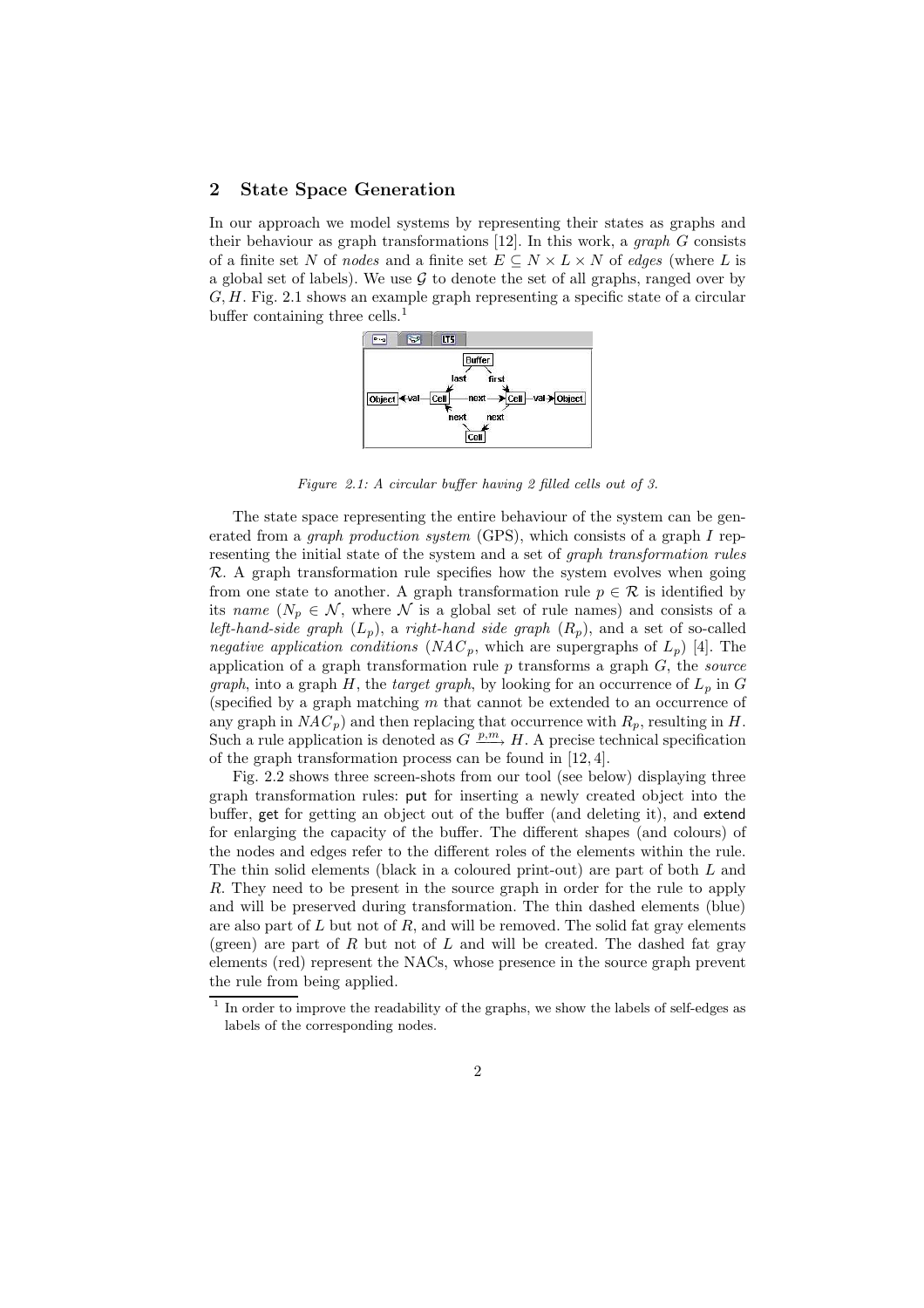

Figure 2.2: Graph transformation rules specifying the behaviour of the circular buffer.

Each GPS  $P = \langle \mathcal{R}, I \rangle$  specifies a (possibly infinite) state space which can be generated by repeatedly applying the graph transformation rules on the states, starting from the initial state I. This results in a *graph transition system* (GTS):

**Definition 1 (graph transition system).** The graph transition system  $T =$  $\langle S, \rightarrow, I \rangle$  generated by  $P = \langle R, I \rangle$  consists of a set S of states, which are actually graphs  $(S \subseteq \mathcal{G})$ ; a transition relation  $\rightarrow \subseteq S \times \mathcal{R} \times [\mathcal{G} \rightarrow \mathcal{G}] \times S$ , such that  $\langle G, p, m, H \rangle \in \mathcal{H}$  iff there is a rule application  $G \stackrel{p,m}{\longrightarrow} H'$  with  $H'$  isomorphic to H; and an initial state  $I \in S$ .

The graph transformation process is implemented in the Groove Simulator [8]. This tool is implemented in Java, and currently consists of 18 packages comprising approximately 400 classes, and 75,000 lines of code. The tool can handle arbitrary GPSs, but can obviously only generate a finite part of the corresponding graph transition system. Some performance figures were reported in [10]; as an indication, in its current form the tool can handle up to 200,000 states for average graph size of 50 nodes. Two intrinsically complex parts of the state space generation are: finding occurrences of left hand sides, and determining isomorphism of states.

Fig. 2.3 shows a finite part of the graph transition system for the transformation rules from Fig. 2.2 and the initial graph of Fig. 2.1, where the states are limited to those where the number of buffer cells is 5. The resulting state space consists of 126 states and 282 transitions.

### 3 CTL Model Checking

In the approach reported here, we have chosen to express properties in the temporal logic CTL [3]. The main reason for choosing CTL and not, for example, LTL, is the simplicity of the former, both in terms of complexity (the model checking problem for CTL is well known to be linear in both the size of the state space and the size of the formula) and in terms of the actual algorithm.

In order to perform model checking on the graph transition systems generated in the previous section we need to translate them to Kripke structures, which are defined over a finite set AP of atomic propositions.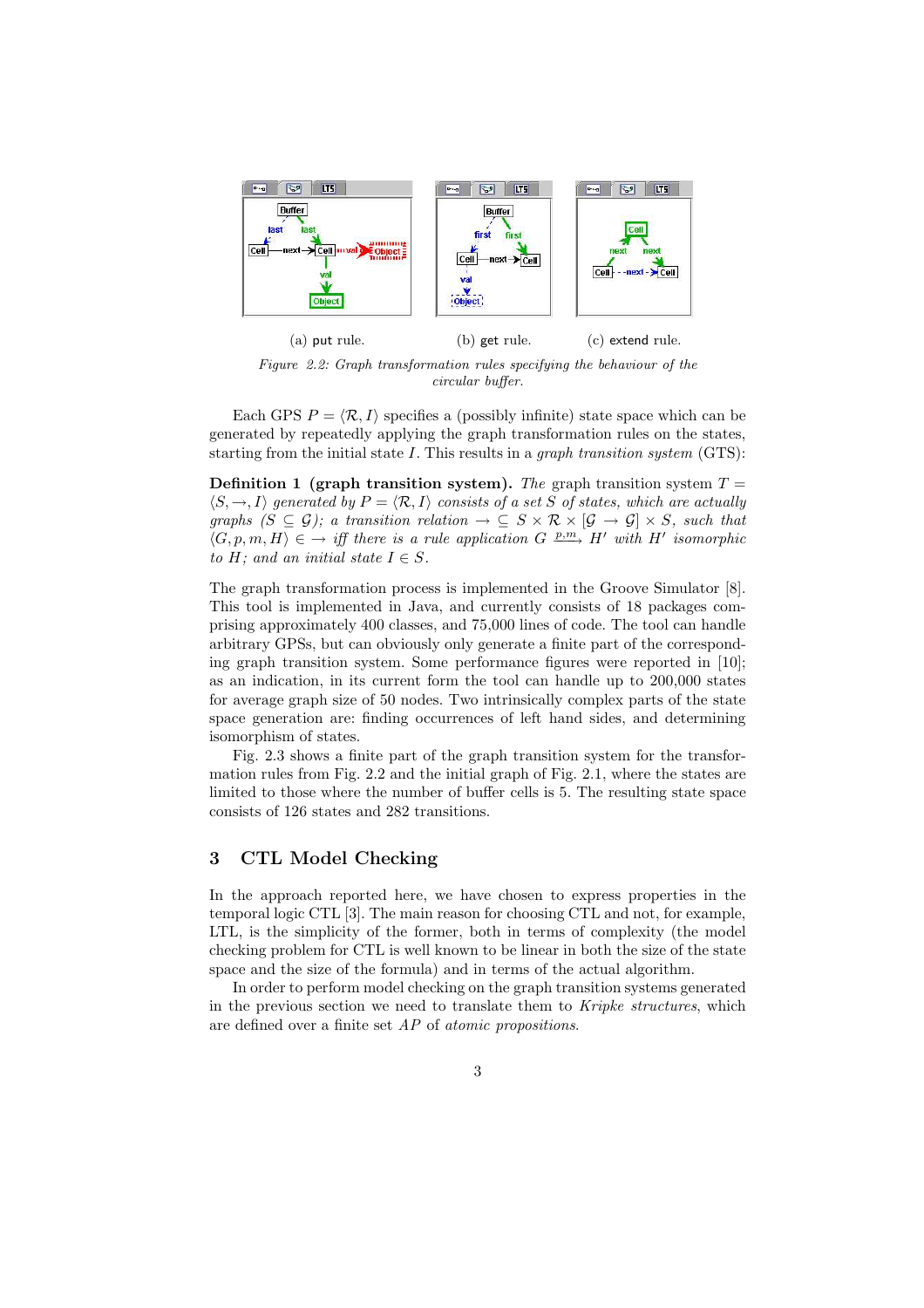

Figure 2.3: State space of a circular buffer with capacity extending to 5.

**Definition 2 (Kripke structure).** A Kripke structure  $K = \langle S, \to, I, L \rangle$  consists of a set S of states, a total transition relation  $\rightarrow \subseteq S \times S$ , a set  $I \subseteq S$  of initial states, and a labelling function  $L : S \to 2^{AP}$ , which maps each state to the subset of atomic propositions holding in that state.

When translating a GTS  $T$  to a Kripke structure  $K_T$ , two issues need to be taken care of: (1)  $\rightarrow_T$  must be made *total* (if this is not yet the case) and (2) the labelling function  $L_K$  must be defined. As atomic propositions we use the rule names,  $N$ . Thus, a GTS T gives rise to a Kripke structure  $K_T$  such that:

$$
S_K = S_T
$$
  
\n
$$
I_K = \{S_I\}
$$
  
\n
$$
\rightarrow_K = \{ \langle G, H \rangle \mid \exists p, m : G \xrightarrow{p,m} {}_T H \} \cup \{ \langle G, G \rangle \mid \nexists p, m, H : G \xrightarrow{p,m} {}_T H \}
$$
  
\n
$$
L_K(G) = \{ N_p \mid \exists m, H : G \xrightarrow{p,m} {}_T H \}, \text{for all } G \in S_K
$$

From the construction process described above it becomes clear that the labelling function of the resulting Kripke structure, in graph transformation terms, actually maps each state on the set of names of the graph transformation rules that were applicable in that state. This means that for each transformation rule  $p$ ,  $L_p$  and  $NAC_p$  constitute a property of graphs that can be used as an atomic proposition named  $N_p^2$ . In the special case where  $L_p$  and  $R_p$  are identical, the rule actually specifies a *state property* instead of a graph transformation, since such rules have no structural effect on any state.

Two example properties to check for on the circular buffer example are:

$$
AG(\neg gap) \tag{1}
$$

$$
AG(EF(empty))
$$
 (2)

Property 1 is a safety property specifying that the buffer may not contain a gap, which is an empty cell following a non-empty cell that is not the last of the buffer.

<sup>&</sup>lt;sup>2</sup> In [9] we show that properties specified this way may correspond precisely to a certain fragment of First-Order logic.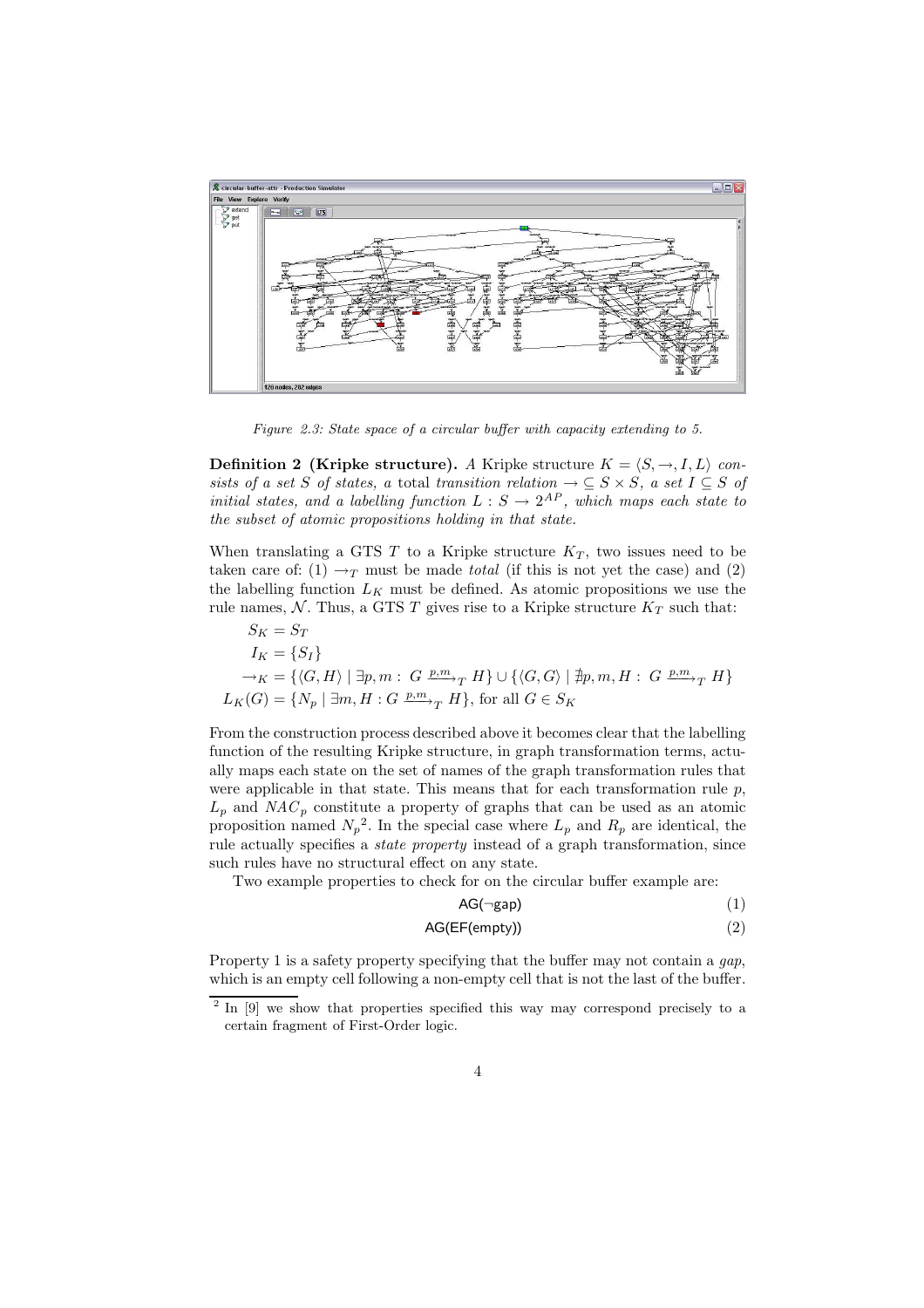Fig. 3.1 (a) specifies the gap-proposition in the form of a rule (with identical left and right hand side). Property 2 is a liveness property specifying that the state representing the empty buffer must always be reachable. The buffer is empty when the first cell does not contain a value, as shown in Fig. 3.1 (b).



Figure 3.1: Graph structures as properties.

It turns out that the system of Fig. 2.3 actually does not satisfy Property 1. This is because we have not specified the extend-rule correctly: it puts no constraints on the places where the buffer may be extended, and hence may well introduce a gap. After fixing this, the system indeed satisfies both properties.

Results. The following table contains some results on model checking our running example (in the version with the fixed extend-rule), using different upper bounds on the maximum number of buffer cells.

|                 |            | Max capacity States Generation (ms) Verification (ms) |        |
|-----------------|------------|-------------------------------------------------------|--------|
| 10              | 57         | 155                                                   | 16     |
| 50 <sup>1</sup> | 1317       | 3,938                                                 | 313    |
| 100             | 5.142      | 28,365                                                | 2,375  |
|                 | 200 20,292 | 636,481                                               | 21,468 |

It should be noted that, although the performance at first sight does not look impressive, a naive encoding of our example in a more traditional representation (for instance using a bounded set of pre-chosen identifiers for the buffer cells) results in a state space that is factorially larger. This is due to the fact that new cells can be inserted between any pair of neighbours, and so there are  $n!$ potential orderings of  $n$  cells. We avoid this tremendous blow-up due to the symmetry recognition inherent in the fact that the graph transition system is defined up to isomorphism; indeed, for the buffer of 200 cells, over 90% of the time is spent in isomorphism checking.

As mentioned before, we have implemented the standard CTL algorithm (with backwards state traversal). Currently, the verification process is performed sequentially after the state space generation. By combining both phases, so called  $on-the-fly$  model checking, we could also run the algorithm on graph production systems that yield potentially infinite state spaces, and get a result if it can be computed on a finitely representable fragment of the graph transition system.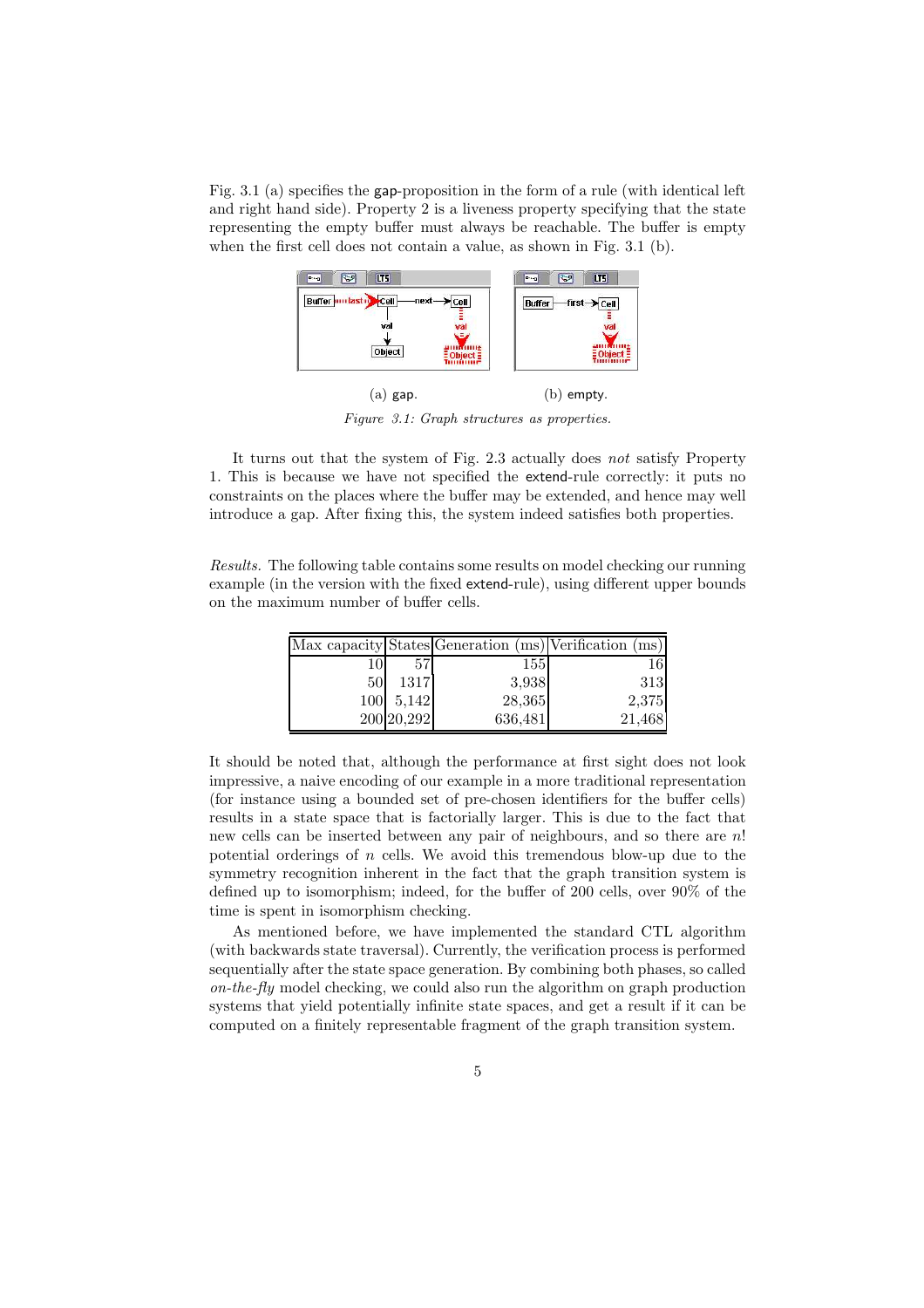#### 4 Conclusion

We have shown how to apply CTL model checking on state spaces generated from graph production systems. The innovation in this approach lies not in the model checking itself but in the use of graphs for explicit state representation, which, as we have argued before, gives rise to an alternative to bit vectors that is potentially more flexible. The choice of CTL is not important in this respect.

Within the area of software model checking, a large number of other software verification tools have been developed, e.g. Java PathFinder [5], BLAST [6], SLAM [1], and MAGIC [2]. The last three focus on the verification of C programs instead of OO-systems like our tool and Java PathFinder. Representing states as graphs, instead of using arrays and lists, as is done in Java PathFinder, provides a more natural way of dealing with reference values, and symmetry reduction boils down to checking for isomorphic graphs. While Java PathFinder uses the byte code of a program, we represent the source code as graphs, taking the abstract syntax of the language as a starting point [7].

There is a lot of further work to be done in improving the state space generation part. For one thing, currently no advantage is taken whatsoever of the potential for partial order reduction. In the running example of this paper, partial order reduction would already pay off, because the put- and get-rules are actually provably confluent. Alternatively, in [11] we describe an abstraction technique for graph transformation that results in smaller (in fact, finite) state spaces, at the price of false negatives in the model checking phase.

#### References

- 1. T. Ball and S. K. Rajamani. The SLAM project: Debugging system software via static analysis. In 29th Annual ACM SIGPLAN - SIGACT Symposium on Principles of Programming Languages (POPL), pages 1–3. ACM Press, 2002.
- 2. S. Chaki, E. Clarke, A. Groce, S. Jha, and H. Veith. Modular verification of software components in C. IEEE Trans. Softw. Eng., 30(6):388–402, 2004.
- 3. E. M. Clarke and E. A. Emerson. Design and synthesis of synchronization skeletons using branching time temporal logic. In Proceedings of the IBM Workshop on Logics of Programs, volume 131 of Lecture Notes in Computer Science, pages 52– 71. Springer, 1982.
- 4. A. Habel, R. Heckel, and G. Taentzer. Graph grammars with negative application conditions. Fundamenta Informaticae, 26(3-4):287–313, 1996.
- 5. K. Havelund and T. Pressburger. Model checking Java programs using Java PathFinder. International Journal on Software Tools for Technology Transfer,  $2(4)$ , 2000.
- 6. T. A. Henzinger, R. Jhala, R. Majumdar, and G. Sutre. Software verification with BLAST. In T. Ball and S. K. Rajamani, editors, SPIN Workshop on Model Checking Software, volume 2648 of Lecture Notes in Computer Science, pages 235– 239. Springer, 2003.
- 7. H. Kastenberg, A. Kleppe, and A. Rensink. Engineering object-oriented semantics using graph transformations. Technical report, Department of Computer Science, University of Twente, 2005. Pre-final version available at http://www.cs.utwente.nl/˜ rensink/papers/taal-draft.pdf.